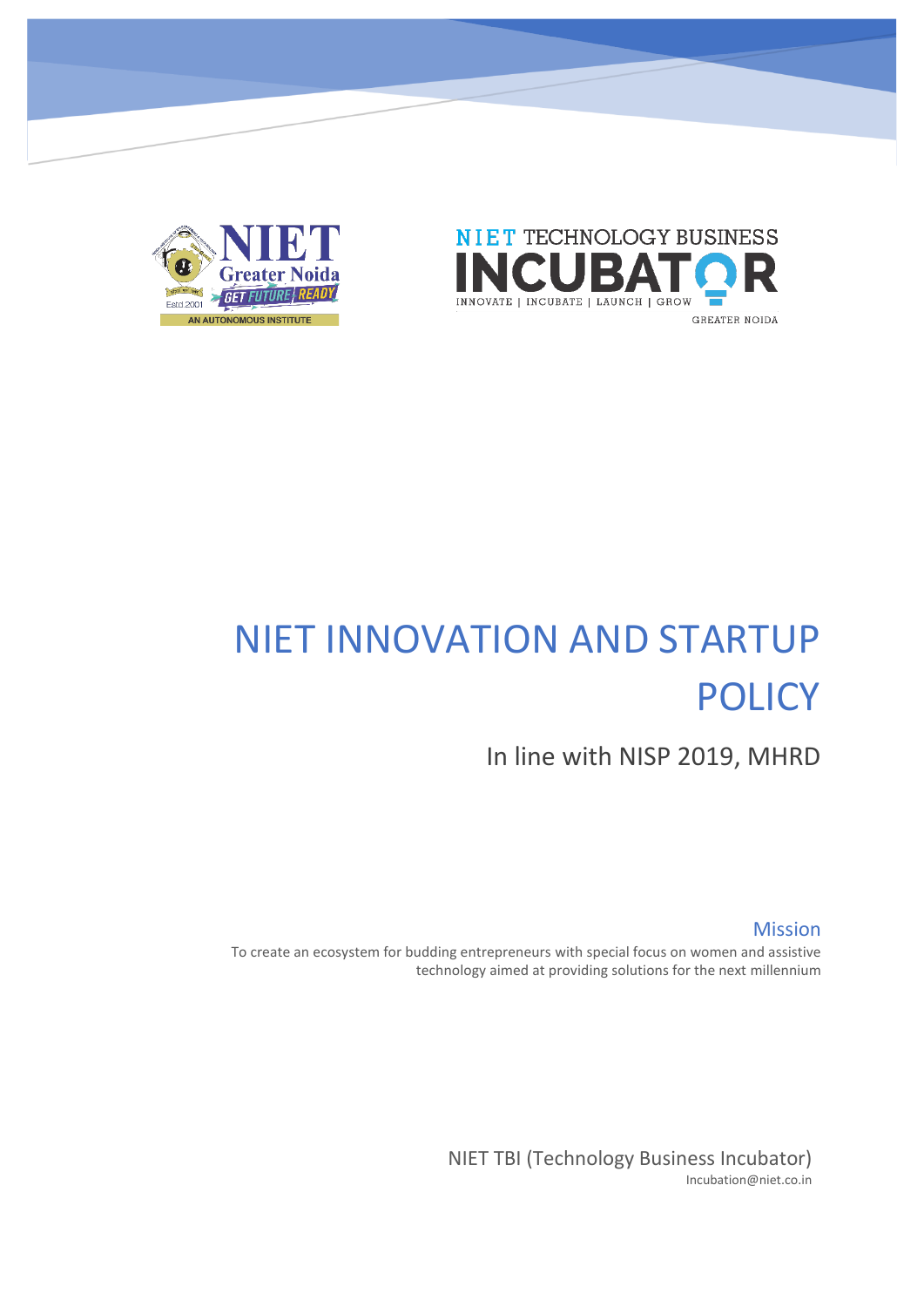# Table of Contents

|    | B6 Guidelines for Disbursement of Seed Fund to Start-ups by NIET TBI  4       |  |
|----|-------------------------------------------------------------------------------|--|
|    |                                                                               |  |
|    |                                                                               |  |
|    |                                                                               |  |
|    | D2 Collaboration, Co-creation Business Relationship and Knowledge Exchange 10 |  |
|    |                                                                               |  |
|    |                                                                               |  |
|    | D3.1.1 Incentivizing Students for Innovation and Entrepreneurship 10          |  |
|    | <b>D3.1.3</b> Incentivizing Faculty for Innovation and Entrepreneurship  11   |  |
|    |                                                                               |  |
| E. |                                                                               |  |
|    |                                                                               |  |
| F. | Pedagogy and Learning Interventions for Entrepreneurship Development 13       |  |
| G. |                                                                               |  |
|    |                                                                               |  |
|    |                                                                               |  |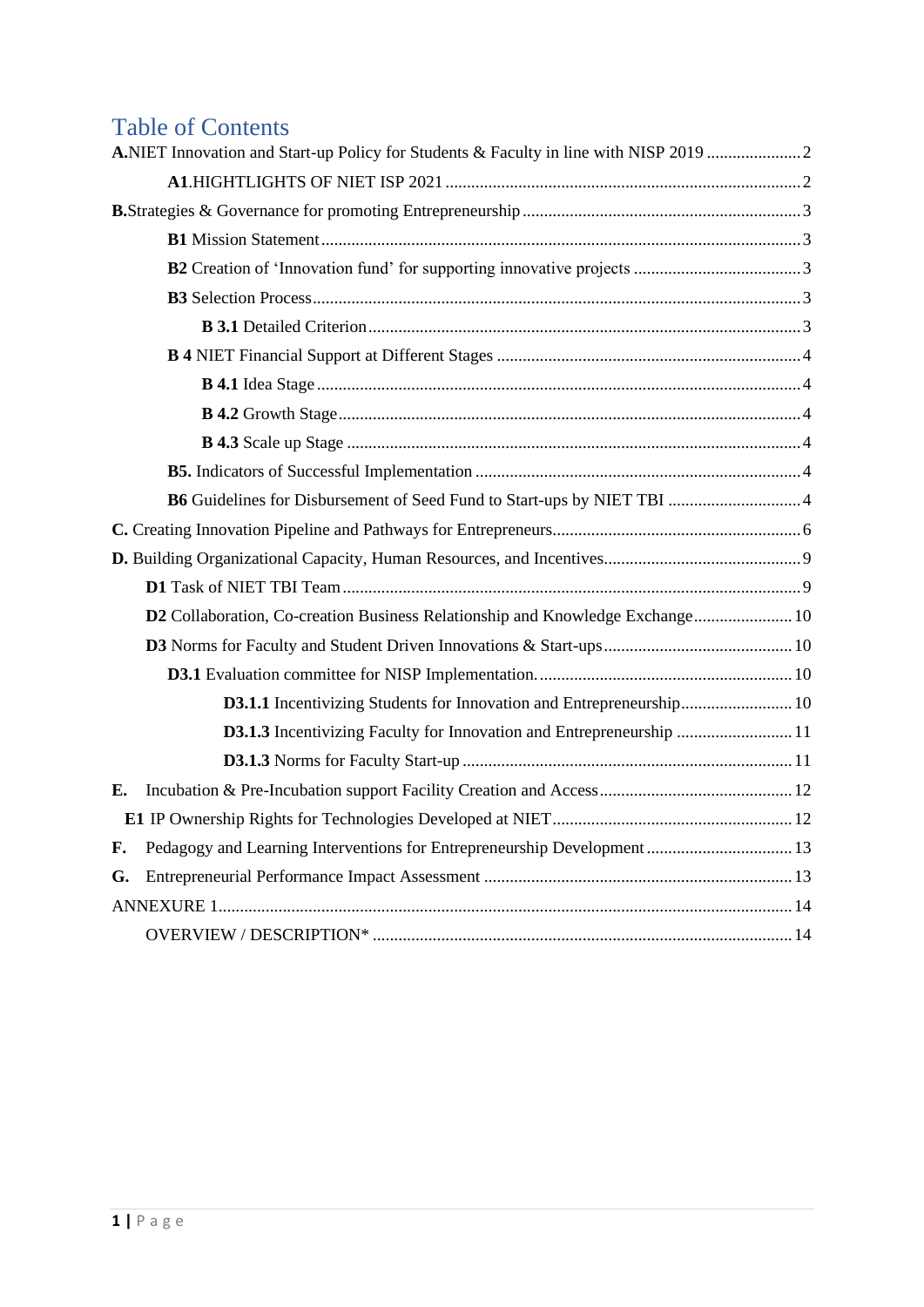# <span id="page-2-0"></span>A. NIET Innovation and Start-up Policy for Students & Faculty in line with NISP 2019

### <span id="page-2-1"></span>A1.1 HIGHTLIGHTS OF NIET ISP 2021

- Creation of 'Innovation fund' for supporting innovative projects and Start-ups by allocating minimum 1% of NIET's total budget.
- Academic break could be given to students for a semester/ year to work on their start-ups.
- Students are allowed to initiate start-up (Social and tech and non-tech) or working part-time for the start-up while studying/working as intern.
- Students will be given credit for pursuing Innovative Ideas/prototyping and development of software/Products/business Models once approved by evaluation committee.
- Student Innovators/entrepreneurs may be allowed to opt for start-up in place of mini project /major project, seminar, and summer training etc.
- Student entrepreneurs will be allowed to take a semester break/year break to work on their startup with flexibility to extend dates based on the decision of evaluation committee.
- Student entrepreneurs/innovators will be allowed to sit for the examination based on time spent on these projects even if their minimum attendance criteria are not met based on the decision of evaluation committee.
- Faculty members will be allowed to initiate start-up based on the technology developed in the lab at the institute or previously developed somewhere else but have ownership on IP.
- Faculty members doing start-up in relevant field of their teaching and mentoring in their area of specialisation will be preferred.
- Faculty members and staff will be allowed to take off for a semester/year as sabbatical/unpaid leave/casual leave /earned leave for working on start-up and come back based on decision of evaluation committee.
- Staff and faculty members can own equity stake (share) in a venture with third party as long as they do not spend more than 20% of office time on the start-up in advisory or consultant's role and do not compromise with their existing academic and administrative work or duties, for details.
- NIET stake/equity on start-up by faculty/staff should be limited to 20% of total share of faculty/staff or 9.5% of total stake whichever is minimum, final decision will be taken by the working committee.
- Inventors could have Complete Ownership on their IPRs as long as institute's lab facilities/ resources have not been used to pursue their venture.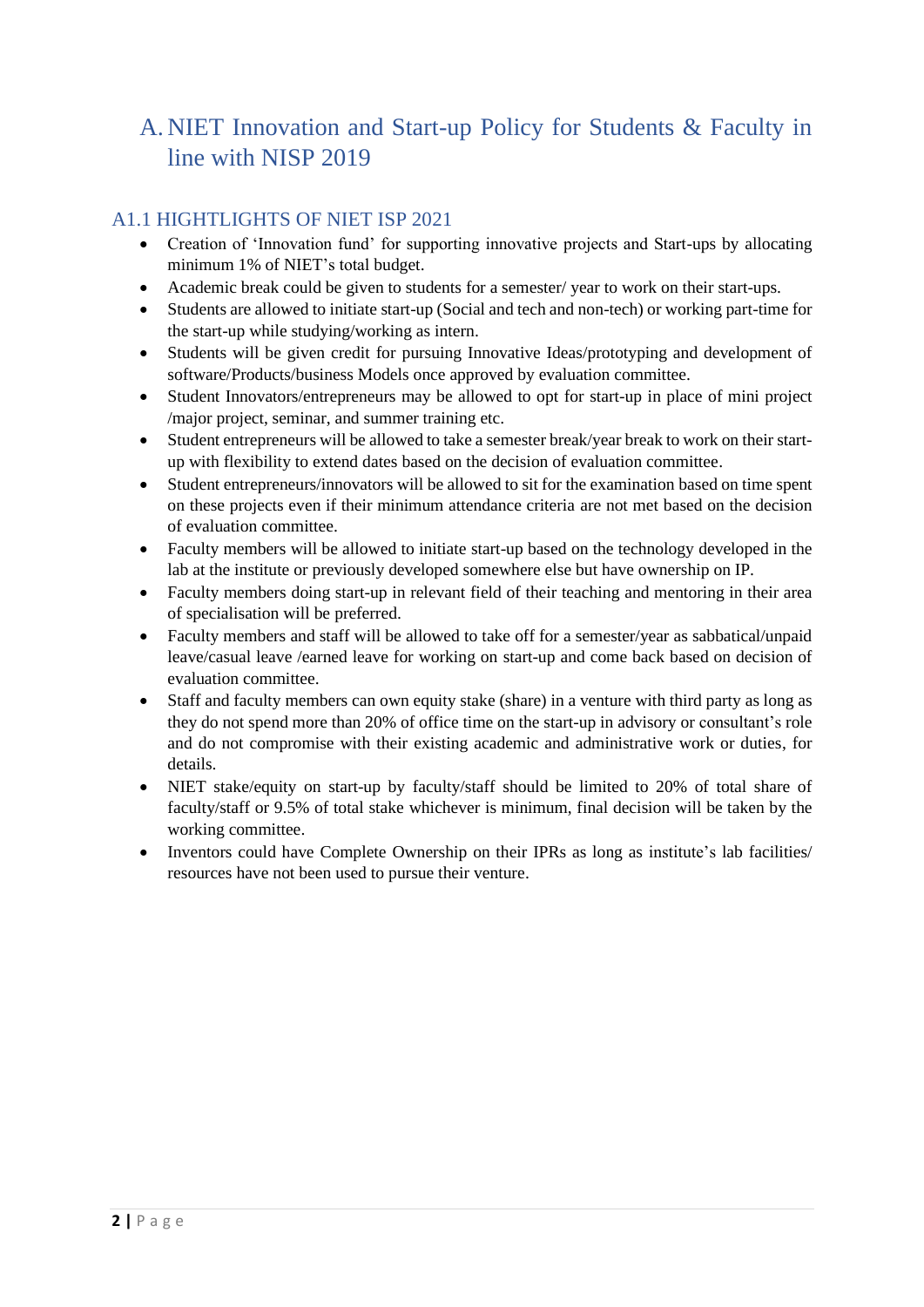# <span id="page-3-0"></span>**B. Strategies & Governance for promoting entrepreneurship**

### <span id="page-3-1"></span>**B1 Mission Statement**

To create an ecosystem for budding entrepreneurs with special focus on women and assistive technology aimed at providing solutions for the next millennium

### <span id="page-3-2"></span>**B2 Creation of 'Innovation fund' for supporting innovative projects and Start-ups by allocating minimum 1% of NIET's total budget.**

NIET Innovation fund would be used based on following broad guidelines (Evaluation of project proposal report would be the guiding force to modify below given limits subject to approval of evaluation)

| S. No | Domain                                 | <b>Utilization of fund</b> |
|-------|----------------------------------------|----------------------------|
|       | Seed funding                           | 50 %                       |
|       | Infrastructure & Maintenance           | $10\%$                     |
| ⌒     | Labs & resources                       | 20 %                       |
|       | Mentoring                              | $10\%$                     |
|       | Events & Rewards (Based on milestones) | 5 %                        |
|       | Others                                 | 5 %                        |

### <span id="page-3-4"></span><span id="page-3-3"></span>**B 3 Selection Process**

#### **B 3.1 Detailed Criterion**

The start-up shall be selected through an open, transparent, and fair process, in addition to merit of the proposal to serve the society and stated mission statement.

| S. No                   | <b>Criteria</b>                                 | <b>Details</b>                                                                                                                                                          | Weightage $(\% )$ |
|-------------------------|-------------------------------------------------|-------------------------------------------------------------------------------------------------------------------------------------------------------------------------|-------------------|
| $\mathbf{1}$            | Need/Creation of<br>new<br>market               | Market size, what market gap is it filling, does it<br>solve a real-world problem or will be able to create a<br>new market.                                            | 25%               |
| $\mathbf{2}$            | Feasibility                                     | Feasibility and reasonability of the technical claims,<br>methodology used/ to be used for PoC (Proof of<br>concept) and validation, roadmap for product<br>development | 15%               |
| 3                       | Potential Impact                                | Customer demographic-impact on society at large,<br>Societal cause & subject of national importance.                                                                    | 15%               |
| $\overline{\mathbf{4}}$ | Novelty<br>USP of the technology, associated IP |                                                                                                                                                                         | 10%               |
| 5                       | Team                                            | Strength of the team, Technical and business<br>expertise                                                                                                               | 10%               |
| 6                       | <b>Fund Utilization Plan</b>                    | Roadmap of money utilization                                                                                                                                            | 10%               |
| 7                       | <b>Additional Parameters</b>                    | Any additional parameters considered appropriate by<br>incubator                                                                                                        | 5%                |
| 8                       | Presentation                                    | Overall assessment                                                                                                                                                      | 10%               |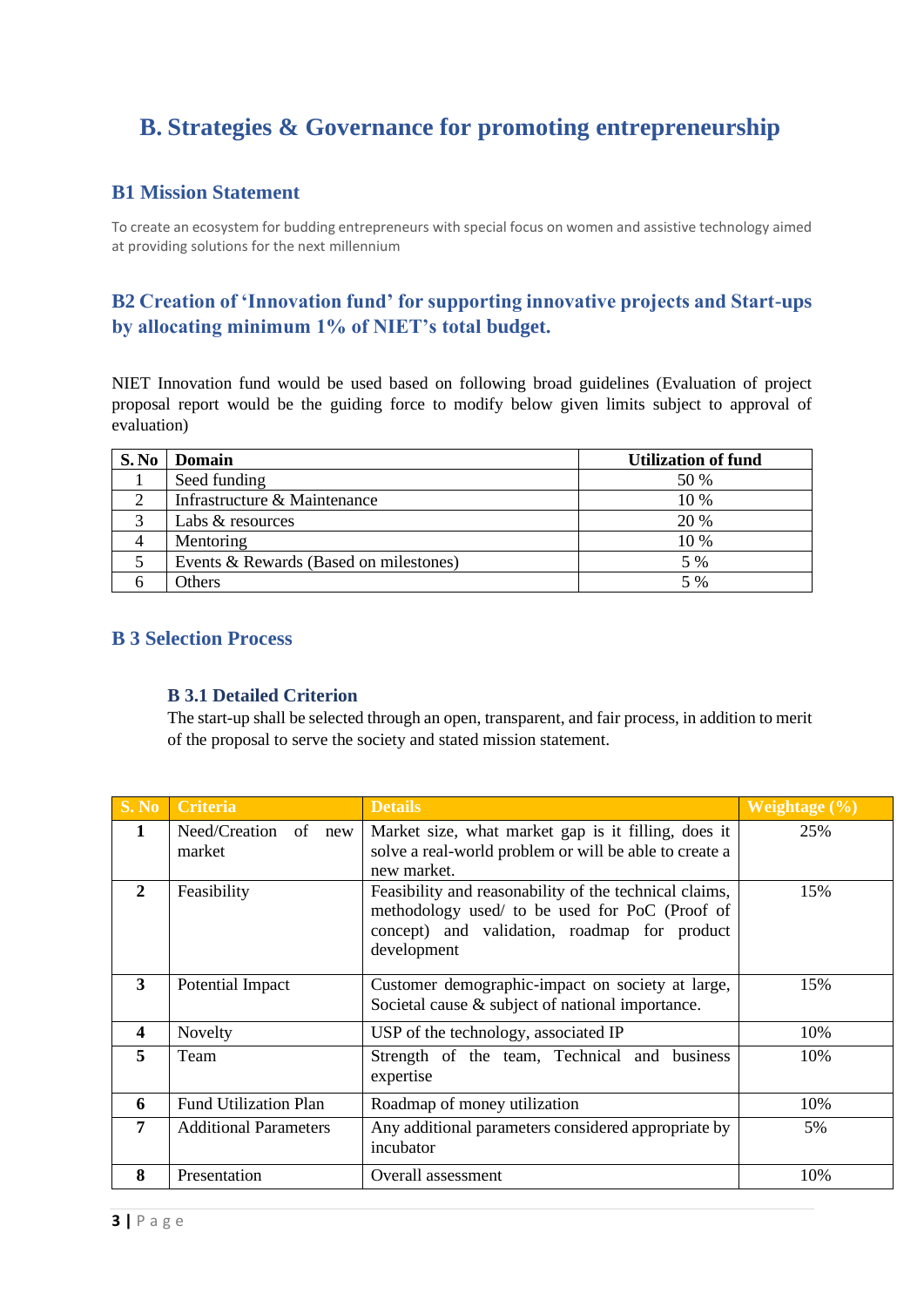### <span id="page-4-0"></span>**B 4 NIET Financial Support at Different Stages**

### <span id="page-4-1"></span>**B 4.1 Idea Stage**

- Fiscal support up ₹ 50,000 (Fifty Thousand Rupees) max per start-up (subject to approval of evaluation committee)
- Timeframe: 2-3 months
- Grant for validation of Proof of Concept, or prototype development, or product trials.

### <span id="page-4-2"></span>**B 4.2 Growth Stage**

- Fiscal support up  $\bar{\tau}$  2,00,000(Two lakh rupees) max per start-up (subject to approval of evaluation committee)
- Timeframe: 9-12 months
- Grant for market entry, commercialization

#### <span id="page-4-3"></span>**B 4.3 Scale up Stage**

- Fiscal support up  $\bar{\xi}$  5,00,000(Five lakh rupees) max per start-up (subject to approval of evaluation committee)
- Timeframe: 6-9 months
- Grant for scaling up business

### <span id="page-4-4"></span>**B5. Indicators of Successful Implementation**

The following shall be tracked and recorded by NIET TBI and would act and considered as gate change from one stage to other(Applicable Stages will be decided based be on the initial project proposal ) for all beneficiary start-ups:

- Progress of proof of concept
- Progress of prototype development
- Progress of product development
- Progress of field trials
- Progress of market launch
- Quantum of loan, angel or VC funding raised.
- Jobs created by start-up.
- Turnover of start-up
- Any other appropriate parameter
- Social Impact/lives' Impact

#### <span id="page-4-5"></span>**B6. Guidelines for Disbursement of Seed Fund to Start-ups by NIET TBI**

Seed Fund to an eligible start-up by the NIET TBI shall be disbursed as follows:

1. The grant shall be disbursed in milestone-based instalments. Seed fund could be granted once market proposal and PoC is demonstrated in instalments. These milestones can be related to development of prototype, product testing, building a product ready for market launch, etc.

2. Seed fund shall strictly not be used for creation of non-project infrastructure of any kind.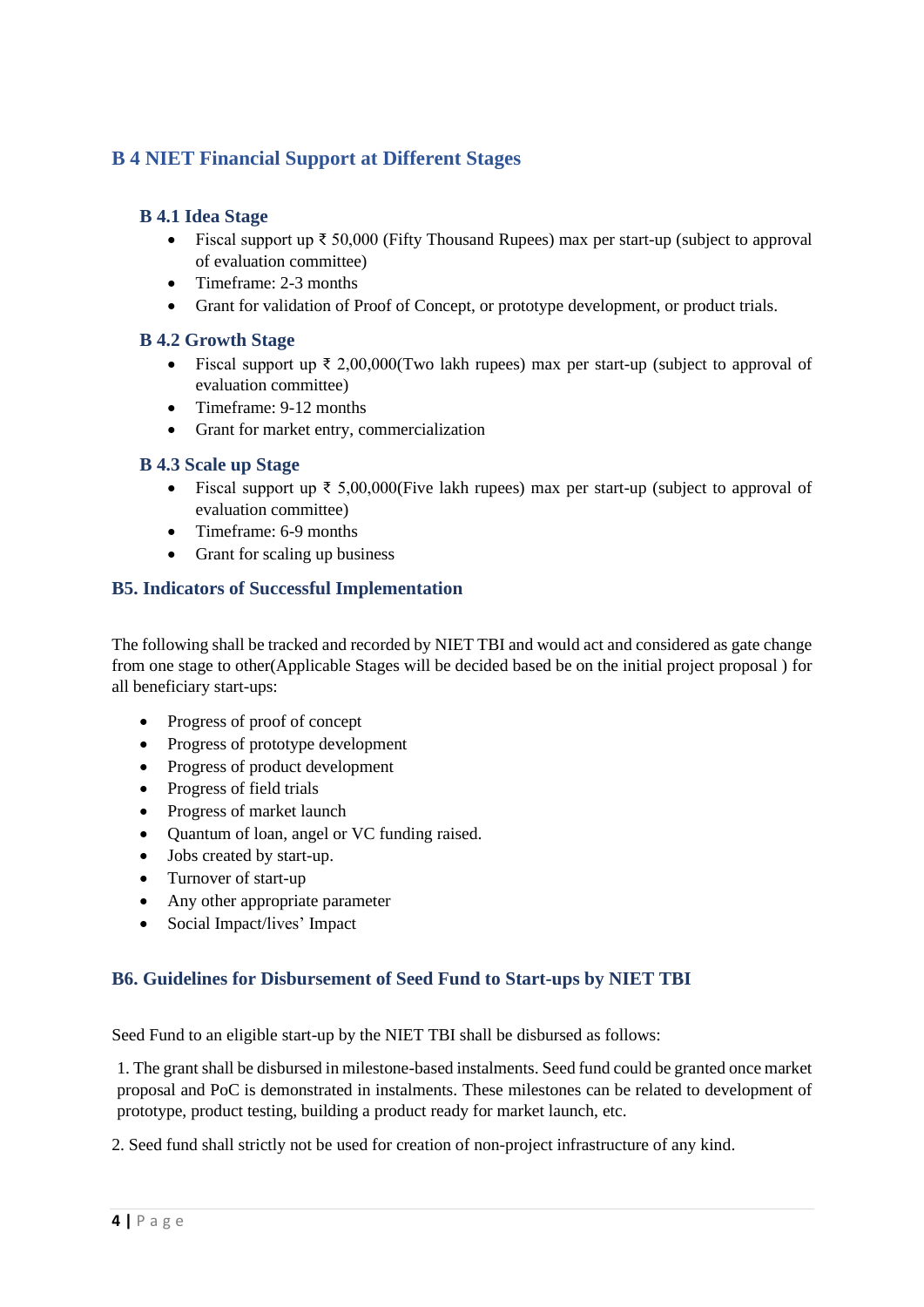3. For start-ups being supported through equity, convertible debentures, or debt, or debt linked instruments (in case of a loan), funds shall be provided at a rate of interest of not more than prevailing repo rate. The tenure should be fixed at the time of sanctioning the loan by the incubator, which shall be not more than 60 months (5 years). A moratorium of up to 12 months may be provided for the startups. Because of the early stage of the start-ups, this shall be unsecured and no guarantee from promoter or third-party will be required.

4. The NIET TBI shall execute a legal agreement with the selected start-ups before the release of the first instalment. The NIET TBI will ensure that the necessary terms and conditions, including milestones, related to the Seed Fund are clearly detailed out in the agreement.

5. For grants, the first instalment to any selected start-up shall be released not more than 30 days from receipt of application from the start-up. The start-up shall submit the interim progress update and utilisation certificate to initiate the release of subsequent instalment of grant.

6. Start-up shall submit final report and audited utilisation certificate at the end of the project duration. For failed ventures, the entrepreneur will share his/her learnings and the reasons for failure in the report and submit this along with the utilisation certificate for the fund amount.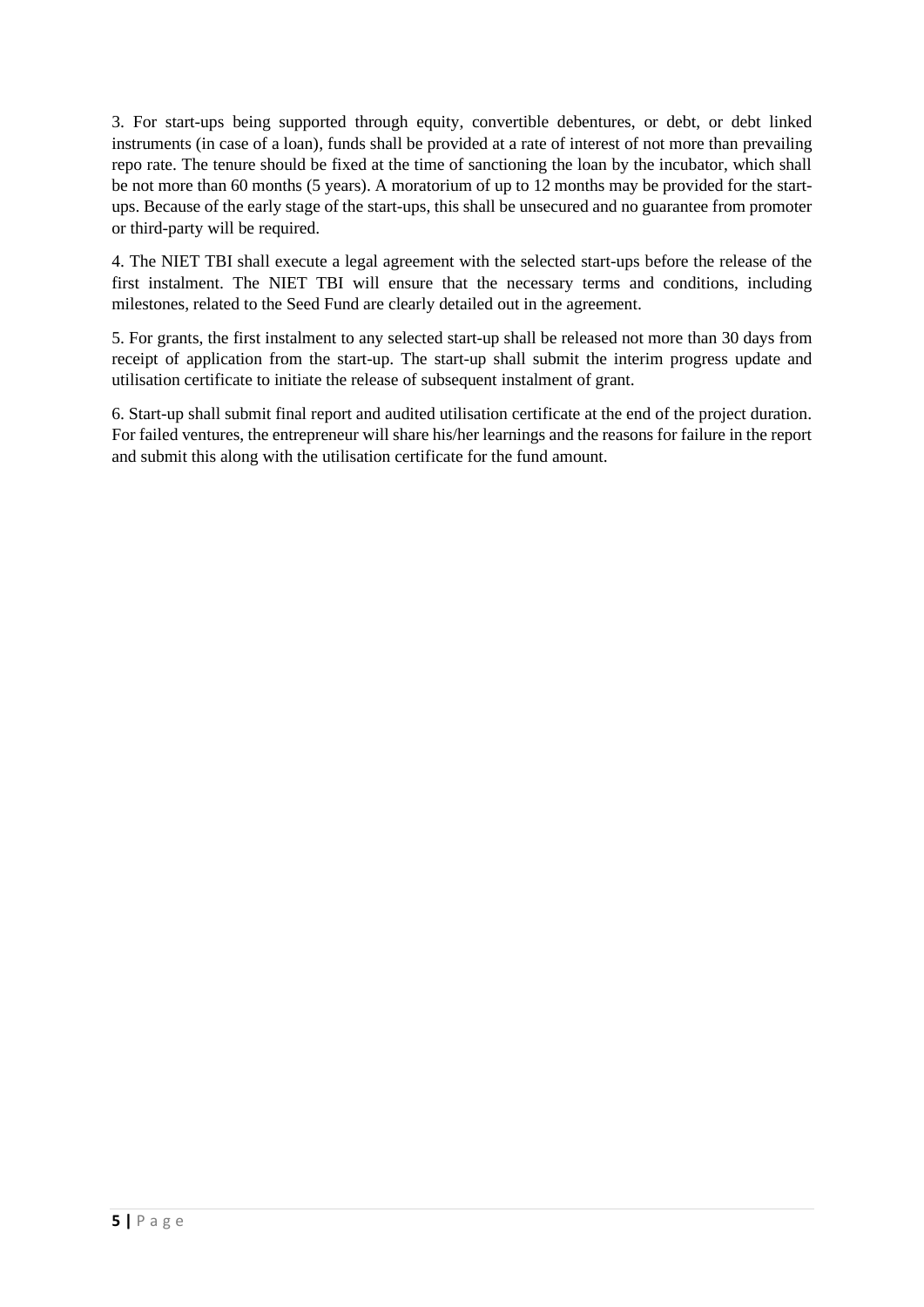# <span id="page-6-0"></span>**C. Creating Innovation Pipeline and Pathways for Entrepreneurs**



| <b>Activities / Programs</b>       | Aim                  | <b>Objective</b>                                                                                                                          | <b>Duration</b> |
|------------------------------------|----------------------|-------------------------------------------------------------------------------------------------------------------------------------------|-----------------|
| <b>Ecosystem Report</b>            | Map                  | To understand the existing<br>stakeholders,<br>ecosystem<br>analyze the trends of the<br>existing and emerging start-ups<br>in the region | $3 - 6$ months  |
| <b>Sectoral Report</b>             | Map                  | To understand the existing and<br>innovations<br>emerging<br>in<br>particular<br>the<br>sector<br>and<br>problems or gaps addressed       | $3 - 6$ months  |
| <b>Open Houses</b>                 | Sensitize            | To provide an idea about the<br>incubator and its<br>different<br>activities towards<br>start-up<br>support                               | $2 - 3$ days    |
| <b>Start-up Fests</b>              | Sensitize & activate | To bring together the different<br>stakeholders<br>for<br>ecosystem<br>discussion and work to support<br>start-ups                        | $2 - 3$ days    |
| <b>Panel Discussions</b>           | Sensitize & activate | To highlight the various issues,<br>problems, solutions, events, or<br>updates relating to any aspect of<br>entrepreneurship              | $1 - 3$ hours   |
| <b>Network Expansion Workshops</b> | Sensitize & activate | To bring together different<br>stakeholders<br>ecosystem<br>and                                                                           | 1 day           |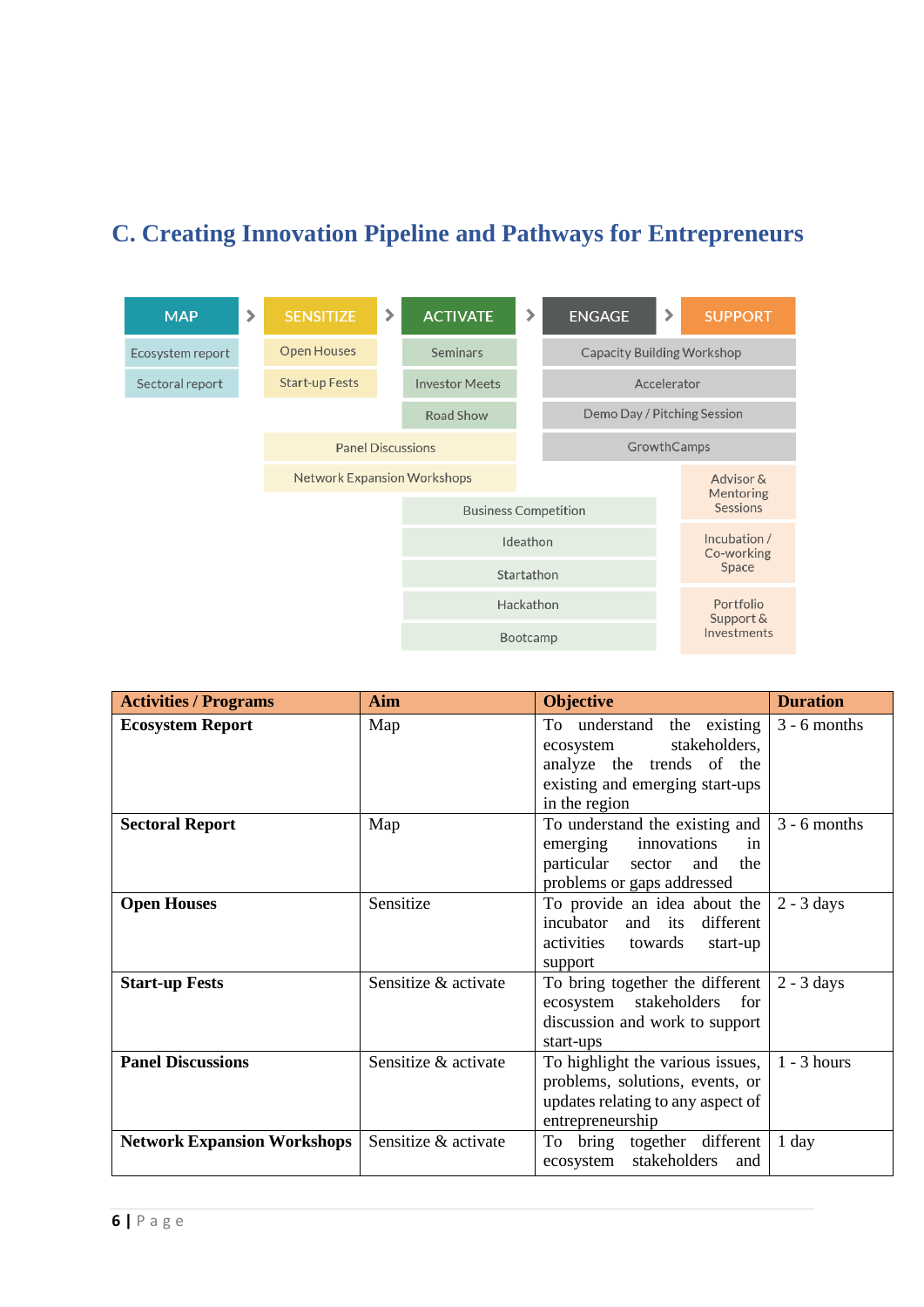|                                     |                      | brainstorm ways to nurture and                                                                                                                                        |                   |
|-------------------------------------|----------------------|-----------------------------------------------------------------------------------------------------------------------------------------------------------------------|-------------------|
|                                     |                      | support the start-ups                                                                                                                                                 |                   |
| <b>Seminars</b>                     | Activate             | To bring together ecosystem<br>stakeholders to brainstorm,<br>discuss or train on any aspects<br>related<br>specific<br><b>or</b><br>to<br>entrepreneurship or sector | 1 day             |
| <b>Investor Meets</b>               | Activate             | To<br>assemble<br>existing<br>$\&$<br>potential<br>investors<br>and<br>deliberate upon different ways<br>to support start-ups and related<br>issues                   | $1/2$ day         |
| <b>Road Shows</b>                   | Activate             | To create awareness about a<br>program amongst the start-up<br>enthusiasts of a region                                                                                | 1 day             |
| <b>Conclaves/Conferences/Summit</b> | Activate & engage    | To bring together ecosystem<br>stakeholders to discuss any<br>aspects related to or specific to<br>entrepreneurship or any sector                                     | $1 - 2$ days      |
| <b>Business Plan Competitions</b>   | Activate & engage    | To scout innovative start-ups or<br>ideas in any specific sector or<br>region with some award as the<br>final outcome                                                 | 1 day             |
| <b>Ideation</b>                     | Sensitize & activate | To provide innovative ideas. To<br>serve as a platform to emerge<br>and guide start-ups to transform<br>ideas into reality and scale up                               | $2 - 5$ days      |
| <b>Startathon</b>                   | Activate & engage    | To help innovative start-ups to<br>showcase their business models<br>and pitches in front of the<br>ecosystem<br>stakeholders<br>including investors                  | $1 - 2$ days      |
| <b>Hackathon</b>                    | Activate & engage    | To help the start-ups respond to<br>a particular problem where<br>innovative solutions can be<br>brought about through intense<br>brainstorming                       | $2 - 3$ days      |
| <b>Boot Camps</b>                   | Activate & engage    | with<br>start-ups<br>To<br>help<br>mentoring sessions followed by<br>a demo by them to experts for<br>crucial feedback                                                | $3 - 4$ days      |
| <b>Capacity Building Workshops</b>  | Engage & Support     | To provide<br>start-ups with<br>various knowledge sessions,<br>practical hands-on sessions and<br>imparting<br>knowledge<br>on<br>through practical approach          | $1 - 2$ days      |
| <b>Accelerator</b>                  | Engage & Support     | To identify, nurture and support<br>start-ups with the objective of<br>making them investable                                                                         | $3 - 6$ months    |
| <b>Growth Camps</b>                 | Activate & engage    | To scout start-ups or ideas in a<br>specific sector and to mentor                                                                                                     | $1 - 2$ days      |
| <b>Demo Day/ Pitching Sessions</b>  | Engage & Support     | To provide start-ups with a<br>platform to showcase their                                                                                                             | $\frac{1}{2}$ day |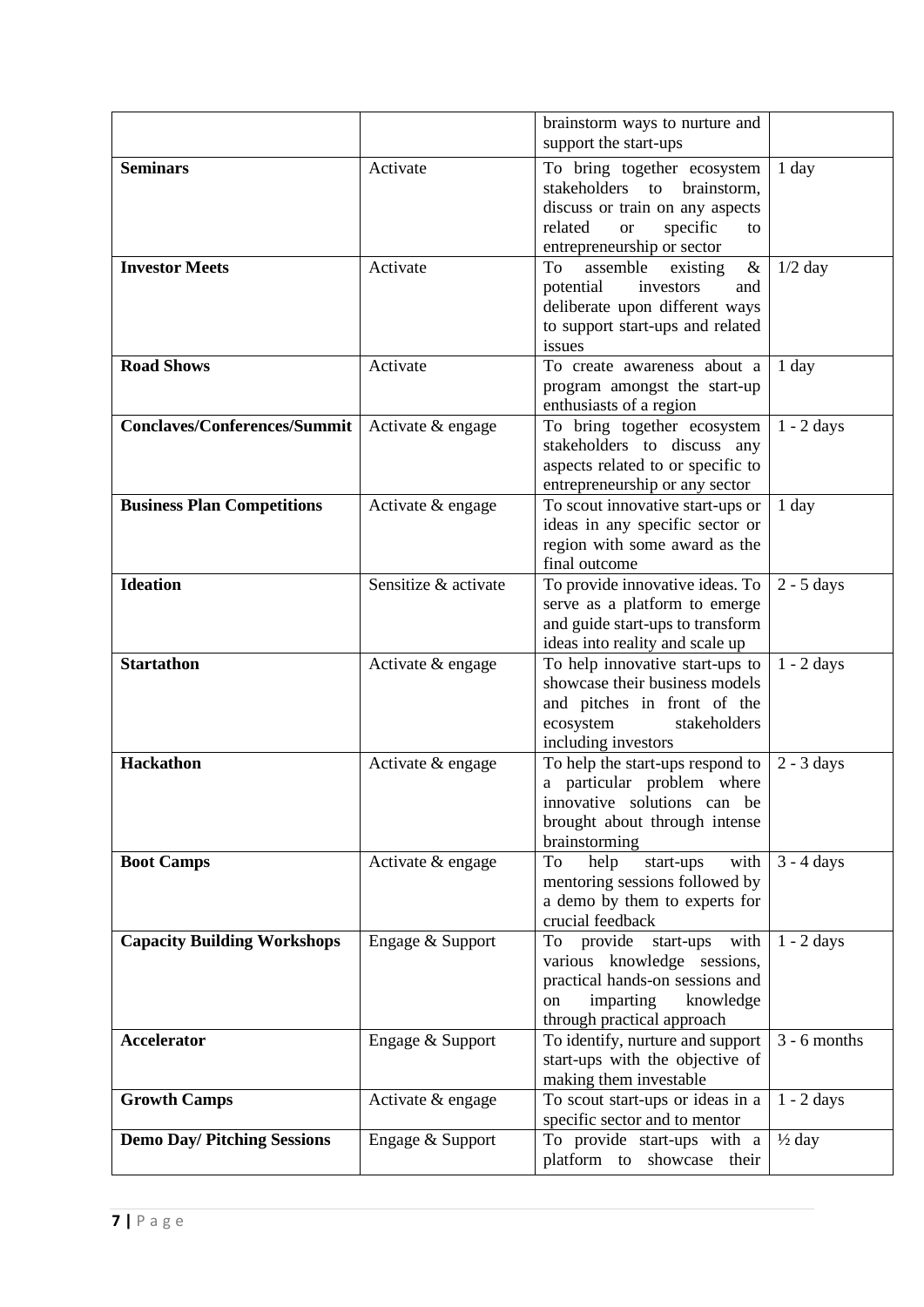|                                          |         | businesses to the investors and<br>other stakeholders                                                                            |                       |
|------------------------------------------|---------|----------------------------------------------------------------------------------------------------------------------------------|-----------------------|
| <b>Advisory &amp; Mentoring Sessions</b> | Support | To provide insights into any<br>specific topic or issue through<br>mentoring or advisory help                                    | $2 - 4$ hours         |
| <b>Incubation/Co-working space</b>       | Support | To provide the benefit of<br>working in an incubation space<br>with facilities of various<br>common services                     | $1 - 2$ years         |
| <b>Portfolio Support</b>                 | Support | To To<br>provide network<br>connections, advisory<br>and<br>mentoring support, monitor and<br>track the progress of the start-up | Continuous<br>support |
| <b>Investments</b>                       | Support | To provide financial assistance $\vert$ 3 - 4 months<br>to start-ups in various forms<br>such as grants, debts and equity        |                       |

Innovator are offered a variety of services such as

- Infrastructure facilities
- Business basics
- Networking activities
- Marketing assistance
- Market research
- Financial management
- Arrangement of internal/ external mentor
- 24\*7 facility to develop and validate prototypes
- Events such as entrepreneurship development programs
- Support in getting funds from Angle and Venture capitalist
- Awareness program of IPR
- Technical and legal support for IPR
- Investor pitch
- Seed capital loan and other requirement of innovators.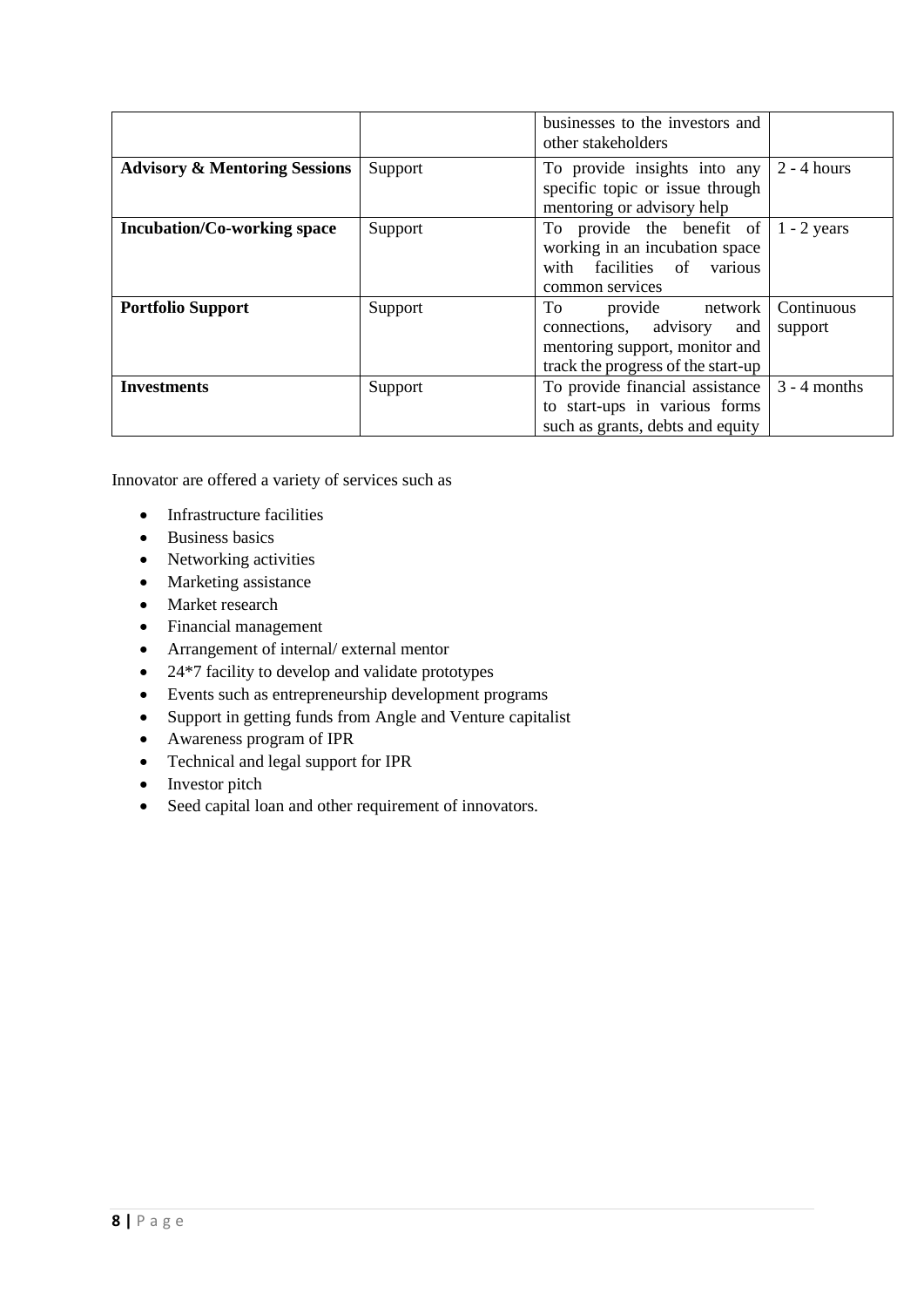# <span id="page-9-0"></span>**D. Building Organizational Capacity, Human Resources, and Incentives**

NIET Team for strong innovation and entrepreneurial/industrial experience, behaviour, and attitude, this will be held in fostering the I&E agenda and culture.

| S. no                   | <b>Member</b>               | <b>Responsibility</b>                                                                                                                         | <b>Association</b> |
|-------------------------|-----------------------------|-----------------------------------------------------------------------------------------------------------------------------------------------|--------------------|
| $\mathbf{1}$            | <b>NISP</b><br>Coordinator  | To Manage ecosystem of startup in the institute in line with other<br>members                                                                 | <b>Full Time</b>   |
| $\boldsymbol{2}$        | Director                    | To lead the team associated with Incubation cell                                                                                              | <b>Full Time</b>   |
| 3                       | In charge                   | Lookout complete work of Incubation cell & look after of<br>technical as well as financial business plan and provide guidance<br>to Incubates | <b>Full Time</b>   |
| $\overline{\mathbf{4}}$ | Manager                     | Develop, implement new initiatives for incubation service<br>offerings to entrepreneurs & start-ups.                                          | <b>Full Time</b>   |
| 5                       | <b>EDP Cell</b>             | To organized EDP Programs and Events                                                                                                          | <b>Full Time</b>   |
| 6                       | <b>IIC Cell</b>             | Organize training programs through workshop, mentorship,<br>networking, seminars etc through Industrial partnership                           | <b>Full Time</b>   |
| 7                       | <b>IPR Cell</b>             | To guide Incubates for patent, copy right, & trademark etc.                                                                                   | <b>Full Time</b>   |
| 8                       | System<br>Administrator     | To lead the System Network for Incubator cell                                                                                                 | <b>Full Time</b>   |
| 9                       | Incubator<br>lab<br>Support | To Support Fab Lab and Prototype Lab                                                                                                          | <b>Full Time</b>   |
| 10                      | Office<br>Assistant         | To keep records of Incubator cell                                                                                                             | <b>Full Time</b>   |
| 11                      | Peon                        | For hospitality                                                                                                                               | <b>Full Time</b>   |

### <span id="page-9-1"></span>**D1 Task of NIET TBI Team**

- Work in coherence with Faculty and department and cross departmental linkage and maximum utilizations internal resources and knowledge.
- Seeking and monitoring that Faculty and staff are encouraged to do courses/trainings/certificates on innovations, entrepreneurship and IPR.
- To retain talent, institute shod develop academic and non-academic incentives and reward mechanism for all staff, faculty, and stakeholders.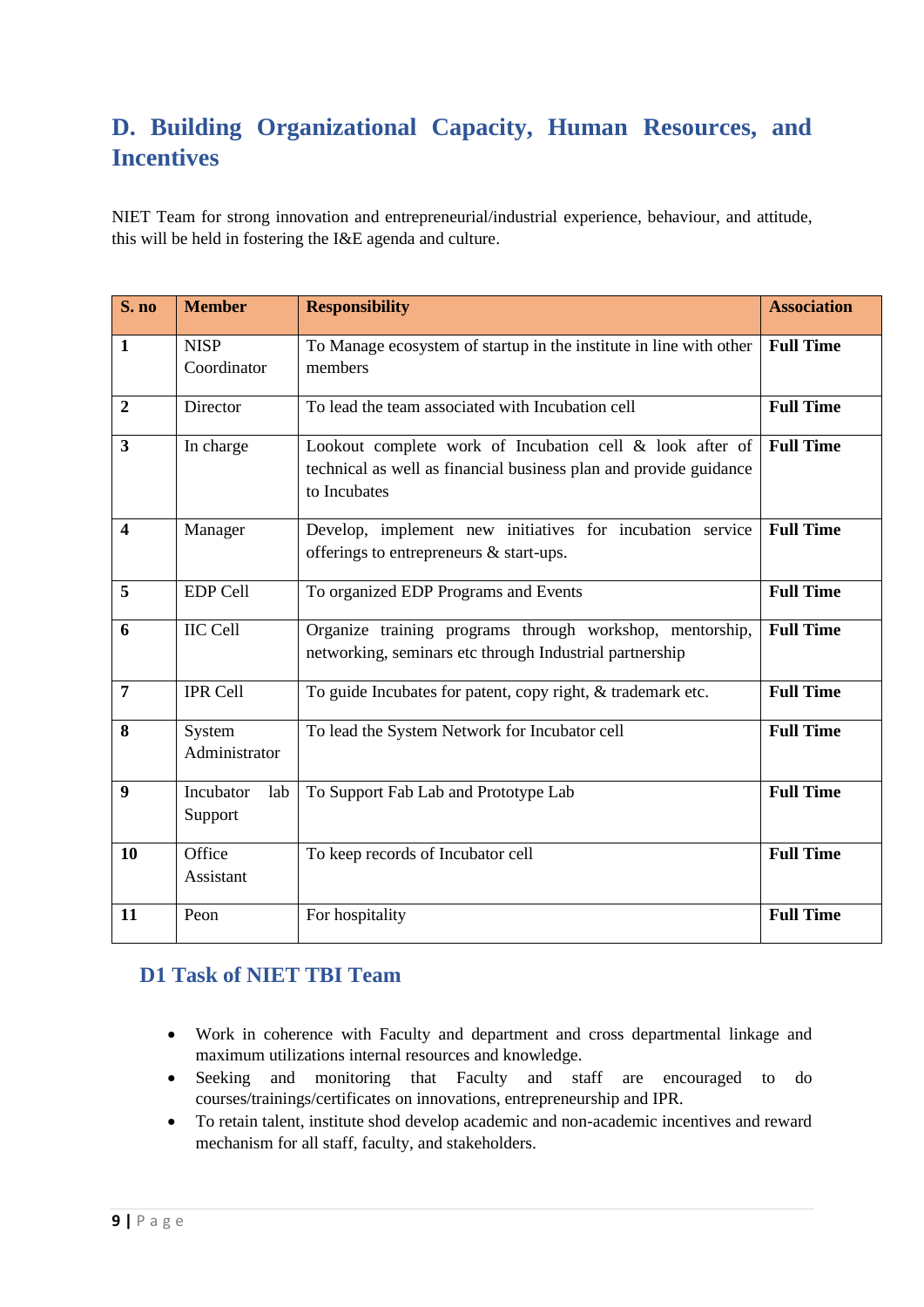• Developing and maintaining a performance matrix used for evaluation as part of annual performance and contribution of faculty/staff towards achieving I&E agenda should be part of matrix.

## <span id="page-10-0"></span>**D2. Collaboration, Co-creation and Business Relationship and Knowledge Exchange**

- NIET has collaborated with mentors from industries.
- Knowledge exchange through collaboration and partnership has been made as part of institutional policy.

# <span id="page-10-2"></span><span id="page-10-1"></span>**D3 Norms for Faculty and Student Driven Innovations & Start-ups**

| <b>Name</b>              | <b>Designation</b>             |
|--------------------------|--------------------------------|
| <b>Mr Praveen Soneja</b> | <b>Director General</b>        |
| <b>Dr Vinod M Kapse</b>  | Director                       |
| Dr Praveen Pachauri      | Director (Projects & Planning) |
| Dr Avijit Mazumder       | Director Pharmacy Institute    |
| Dr Rekha Kashyap         | Professor & Dean (CSE/IT/MCA)  |

### **D3.1 Evaluation committees for NISP Implementation.**

This committee will be providing decisions in mandatory consent with (Mr Praveen Soneja, Director General or Dr Vinod M Kapse, Director NIET) and any of two other committee members along with prior approval from managing Director (Dr O P Agarwal) or Executive Vice President Mr Raman Batra. Work of the committee to make decision on following:

### <span id="page-10-3"></span>**D3.1.1 Incentivizing Students for Innovation and Entrepreneurship**

- Allow students to setup Start-up (Social and tech and non-tech) or working part-time for the start-up while studying/working as intern.
- Allowing students to earn credit for working on Innovative prototypes/business Models.
- Student Innovators/entrepreneurs may allow to opt for start-up in place mini project /major project, seminar, and summer training etc.
- Allow student entrepreneurs to take a semester break/year break to work of their start-up.
- Allowing student entrepreneurs/innovators to sit for the examination. (Institute need to set up minimum attendance and after reviewed by committee on caseto-case basis).

Detailed Application format: ANNEXURE 1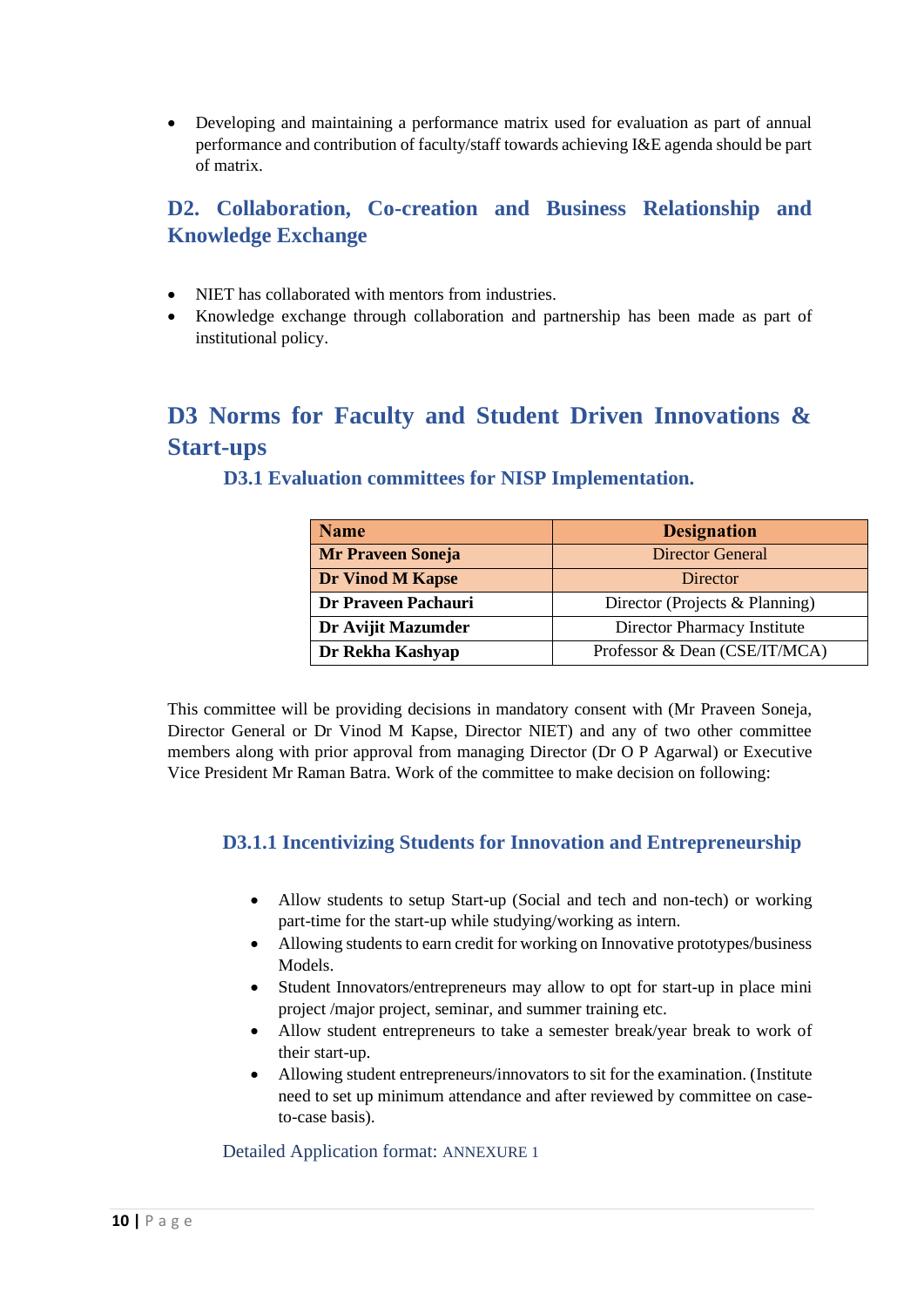### <span id="page-11-0"></span>**D3.1.2 Incentivizing Faculty for Innovation and Entrepreneurship**

- Allowing faculty to start Start-up based on the technology developed in the lab at the institute or previously developed somewhere else but have ownership on IP if technology based.
- Decision on allowing faculty and staff to take off for a semester/year as sabbatical/unpaid leave/casual leave /earned leave for working on start-up and come back.
- Decision on shares that staff and faculty can take as long as they do not spend more than 20% of office time on the start-up in advisory or consultant's role and don't compromise with their existing academic and administrative work or duties.
- Decision In case faculty/staff is drawing salary form institute, institute's stake/equity on start-up should be limited to 20% of total share of faculty/staff or 9.5% of total stake whichever is minimum.

### <span id="page-11-1"></span>**D3.1.3 Norms for Faculty Start-up**

- Role of faculty while teaching may be as owner/founder/co-founder/Directorpromoter/adviser/mentor/consultant but cannot take role of employee as CEO or other managerial role in his/her start-up and cannot draw salary from start-up and can't accept gifts from his own start-up. He/she can take share on profit and dividend only if any from start-up as owner/shareholder.
- Self-declaration that faculty is not drawing any salary from the start-up and faculty is not using the present research as a start-up, affidavit type.
- Faculty must clearly separate and distinguish on-going research at the institute from the work conducted at the start-up/company.
- In case selection for acceleration or incubation, faculty may take sabbatical leave or other leave up to one semester or year or more based on committee recommendation.
- Faculty must not involve research staff or other staff engaged in academic projects of institute in activities at the start-up.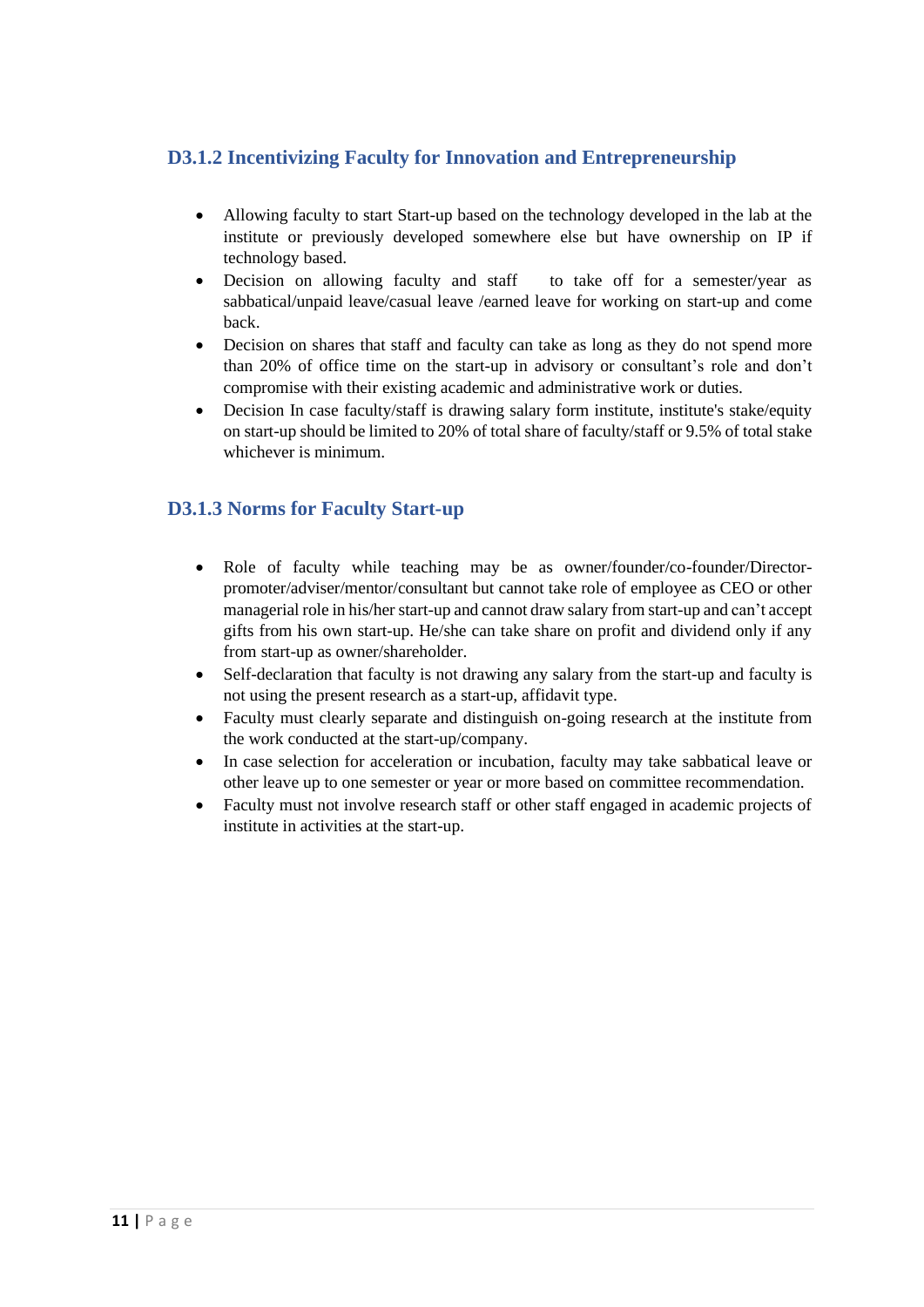# <span id="page-12-0"></span>**E. Incubation & Pre-Incubation support Facility**

- Pre-Incubation and Incubation is created though NIET TBIF section 8 company.
- NIET TECHNOLOGY BUSINESS INCUBATOR (Approved by Ministry of MSME, Govt of India) was initiated in the year 2016 with 18,000 SQFT world class facility in sprawling lush green campus of NIET, Greater Noida. The incubation centre is approved from Ministry of MSME, Govt of India under the scheme for "Entrepreneurial and Managerial Development of MSME through incubator" for providing financial assistance (grant) to start-ups and MSME. Hence, every incubate company will get an opportunity to access MSME grant support from Govt of India.
- NIET TBI have created an ecosystem that promotes innovation and provides a platform for youngsters to create cutting-edge technology and enterprises. Our focus is on student start-ups.
- For More Info, Please Click the Link –) http://niettbi.com/
- Promotion and intensification of Technology Commercialization efforts. Allow Licensing of IPR from Institute to Start-up incubated at NIET TBI.
- Facility will be accessible to 24x7 to student, staff and faculty of all discipline and department across the institute.
- NIET TBI have Provision and streamline relevant services and mentoring support through preincubation/incubation units in-return for fees, equity sharing (or) zero payment basis.
- In return of services offered (Space, Infrastructure, mentorship, seed fund, accountant and legal and patent support) and use of facilities at NIET TBI may take 2-9.5% equity/stake in the startup/company incubated.
- In case of compulsory equity model, start-up may be given a cooling period of 3 months to use the incubation services on rental basis to take final decision.
- Services to be offered by NIET TBI in lieu of equity, fee based or zero payment model.
- Use of lab or staff should be on the written permission of respective HOD.
- Lab and facility use form should be there.
- No material for lab will be provided by NIET.
- On request material for labs can be provided on no profit basis, for this requisition form raised against the material and money transfer has to be done.
- Lab use charges: CNC, electricity, cost has to be paid by start-up, based on hourly rate of equipment usage.

## <span id="page-12-1"></span>**E1. IP Ownership Rights for Technologies Developed at NIET**

- If fund and (or) resource of NIET are used substantially (based on constant monitoring report by working committee, then IPR should be made jointly by Institute and inventor and license together and revenue sharing among the parties.
- If any one of inventor want to start a start-up based on the technology developed as above, then it can be licensed to inventor with royalty would be no more than 4% of sales price, preferably 1-2%, unless it is pure software product.
- If it is in form of shares, then it will again between 1-4%. In case software share divide is based on mutually decided between the institute/incubation unit and incubate company.
- On any dispute on IPR ownership and revenue sharing and licensing, then working committee setup at NIET will look into the matter and recommend.
- Interdisciplinary research and publication on start-up and entrepreneurship should be promoted by NIET.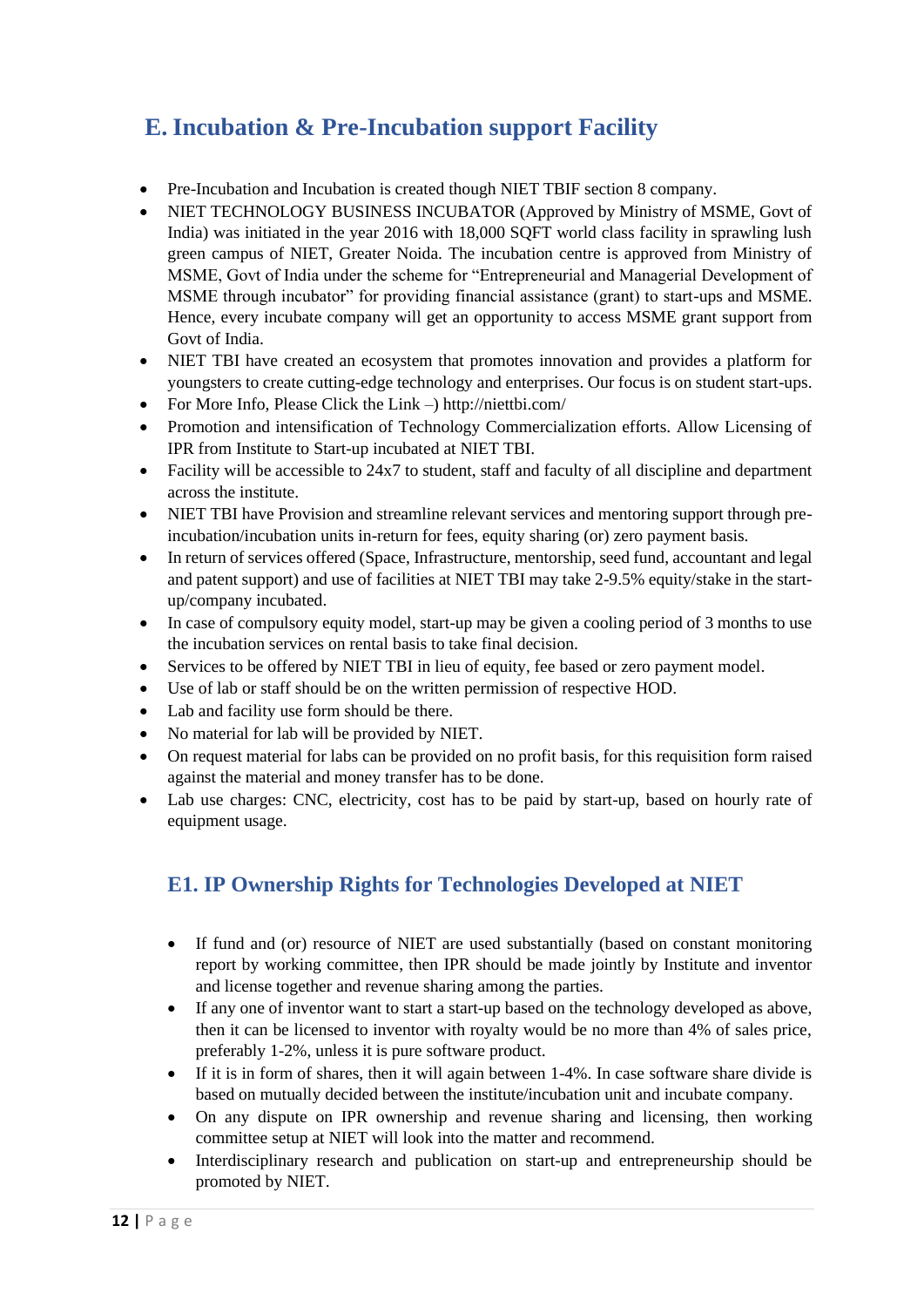# <span id="page-13-0"></span>**F. Pedagogy and Learning Interventions for Entrepreneurship Development**

- EDC and IIC will be charged to look in this matter based on policies drafted by them.
- Student clubs/bodies on innovation and IPR and Start-up must be established and engaged.
- NIET is announcing Innovation and Entrepreneurship awards to best achievers' form campus annually. And confer gold medal kind of rewards during convocations ceremony.
- Teaching on tolerating and encouraging failures.
- Start a part time or full time MS/MBA/PGDM in Innovation, Entrepreneurship and Venture Development Course to be offered through Incubation Unit as per the AICTE guideline.

# <span id="page-13-1"></span>**G. Entrepreneurial Performance Impact Assessment**

- Performance Analysis of services and facilitates on regular basis.
- Development of key performance indicators
- Focus on Input, process, output, outcome, and impact level.
- Faculty and Students will not be hold responsible if the start-up fails/close it business.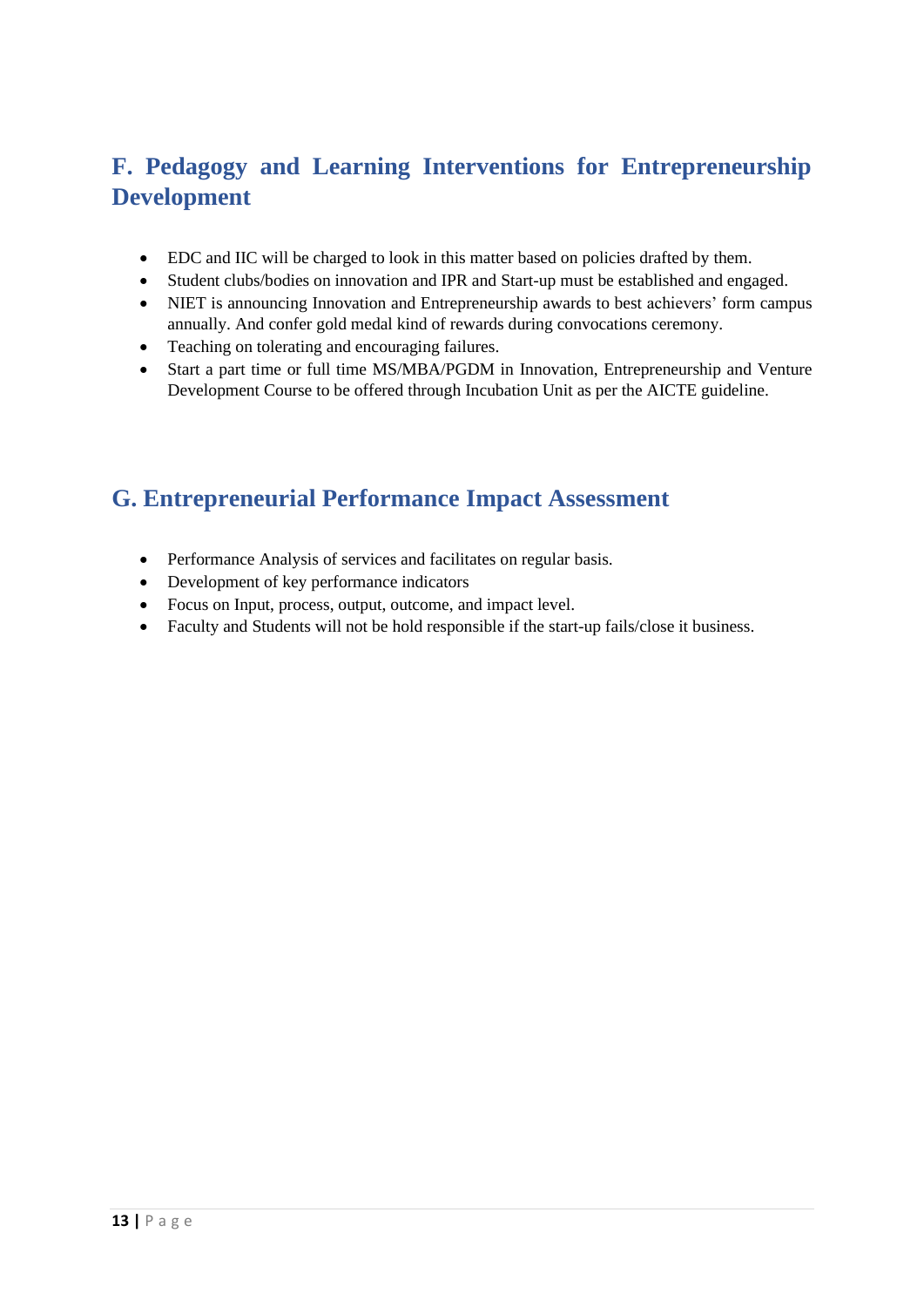# <span id="page-14-0"></span>ANNEXURE 1

### <span id="page-14-1"></span>OVERVIEW / DESCRIPTION\*

*What Student will get:*

- ❖ Plan your Business: Turn your great idea into a great business plan.
- ❖ Launch your Business: Turn your business plan into a reality (register, file, and start doing business)
- ❖ Manage your Business: Master day-to-day operations and prepare for success.
- ❖ Grow your Business: Find new funding, locations, and customers when business is good and it's time to expand.

#### *Stakeholders*

RELEVANT STAKEHOLDER(S)\* **Ideation Stage Start-up, Validation Stage Start-up, Early Traction Start-up, Scaling Stage Start-up**

*EDC: Entrepreneurship Development Cell IIC Cell: Institution's Innovation Council* 

#### *RELEVANT INDUSTRY\**

- ANALYTICS
- ADVERTISING
- ARCHITECTURE INTERIOR DESIGN
- AR VR (AUGMENTED + VIRTUAL REALITY)
- AUTOMOTIVE
- ART & PHOTOGRAPHY
- ANIMATION
- CHEMICALS
- COMPUTER VISION
- TELECOMMUNICATION & NETWORKING
- CONSTRUCTION
- AGRICULTURE
- AERONAUTICS AEROSPACE & DEFENCE
- AI
- GREEN TECHNOLOGY
- EVENTS
- FASHION
- FINANCE TECHNOLOGY
- ENTERPRISE SOFTWARE
- FOOD & BEVERAGES
- DESIGN
- DATING MATRIMONIAL
- EDUCATION
- RENEWABLE ENERGY
- TECHNOLOGY HARDWARE
- HEALTHCARE & LIFESCIENCES
- INTERNET OF THINGS
- IT SERVICES
- HUMAN RESOURCES
- MARKETING
- NANOTECHNOLOGY
- NON- RENEWABLE ENERGY
- $\bullet$  PETS  $\&$  ANIMALS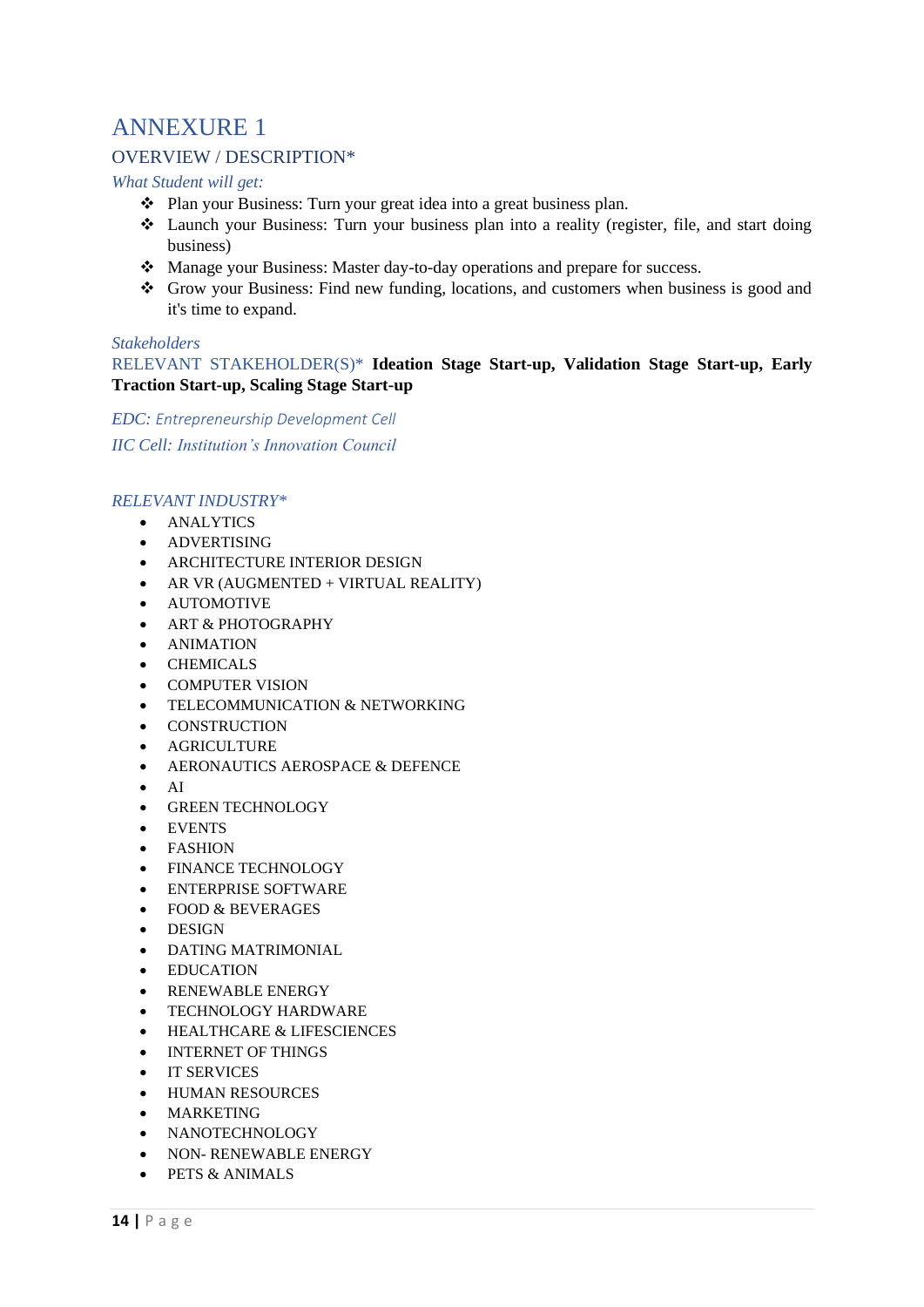- MEDIA & ENTERTAINMENT
- RETAIL
- HOUSE-HOLD SERVICES
- PROFESSIONAL & COMMERCIAL SERVICES
- SPORTS
- SOCIAL IMPACT
- SOCIAL NETWORK
- TEXTILES & APPAREL
- INDIC LANGUAGE START-UPS
- TRANSPORTATION & STORAGE
- LOGISTICS
- TRAVEL & TOURISM
- SECURITY SOLUTIONS
- AIRPORT OPERATIONS
- REAL ESTATE
- OTHER SPECIALTY RETAILERS
- SAFETY
- ROBOTICS
- PASSENGER EXPERIENCE
- BIOTECHNOLOGY
- WASTE MANAGEMENT
- OTHERS
- TOYS AND GAMES

#### *RELEVANT SERVICE TYPE\**

- GOVERNMENT
- HYPERLOCAL
- DISCOVERY
- LOCATION BASED SERVICES
- MANUFACTURING
- MARKETPLACE
- MOBILE
- OFFLINE
- ONLINE AGGREGATOR
- PEER TO PEER
- PLATFORM
- CONSULTING
- CONSUMER INTERNET
- ENGINEERING
- E-COMMERCE
- OTHERS
- RENTAL
- ENTERPRISE MOBILITY
- RESEARCH
- SHARING ECONOMY
- SOCIAL ENTERPRISE
- SAAS
- SUBSCRIPTION COMMERCE

#### *Incentives*

#### **Non-Fiscal Incentive**

- Help with business basics.
- Networking activities